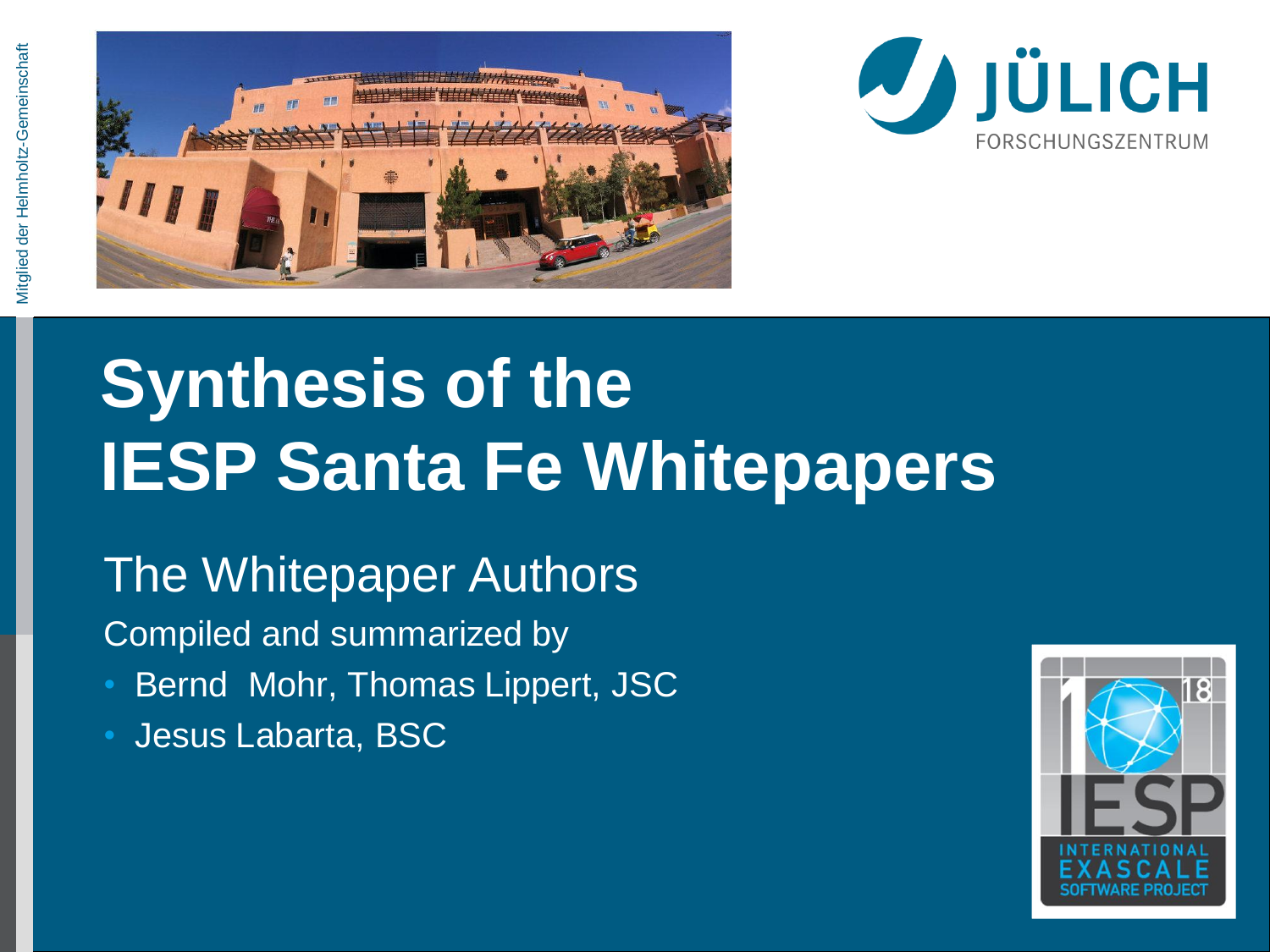## **Overall Topics Overview**



|                                           | 1                       | $\overline{2}$          | 3                       | 4              | 5                       | $6\phantom{1}$ | $\overline{7}$          | 8                       | 9              | 10      | 11 | 12 <sub>2</sub> | 13                      | 14             |
|-------------------------------------------|-------------------------|-------------------------|-------------------------|----------------|-------------------------|----------------|-------------------------|-------------------------|----------------|---------|----|-----------------|-------------------------|----------------|
| <b>Productivity/</b><br>Portability       | $\overline{\mathsf{X}}$ | $\overline{\mathsf{X}}$ |                         | $\overline{X}$ |                         |                |                         | $\overline{\mathsf{X}}$ |                |         |    |                 | $\overline{\mathsf{X}}$ | $\overline{X}$ |
| Programming /<br><b>Execution Model</b>   | $\sf X$                 | $\overline{\mathsf{X}}$ |                         |                | $\overline{X}$          | X              | $\sf X$                 | $\sf X$                 |                |         | X  | X               | $\sf X$                 | $\mathsf{X}$   |
| <b>Runtime</b>                            | $\mathsf{X}$            |                         |                         |                |                         |                | $\overline{\mathsf{X}}$ |                         |                |         |    | $\mathsf{X}$    |                         | $\mathsf{X}$   |
| <b>Applications</b>                       |                         | $\overline{\mathsf{X}}$ | $\overline{X}$          |                |                         | $\sf X$        | $\sf X$                 |                         | $\overline{X}$ |         |    |                 | $\sf X$                 | X              |
| <b>Fault resiliency</b>                   |                         |                         | $\overline{\mathsf{X}}$ |                | $\overline{\mathsf{X}}$ |                | $\overline{\mathsf{X}}$ |                         |                |         |    | $\mathsf{X}$    |                         | $\mathsf{X}$   |
| <b>Libraries / APIs</b>                   |                         | $\mathsf{X}$            |                         |                |                         |                |                         |                         |                |         |    |                 |                         |                |
| <b>Development</b><br><b>Environments</b> |                         | $\sf X$                 | $\sf X$                 |                |                         |                |                         |                         |                |         |    |                 |                         | $\sf X$        |
| <b>Power / Complexity</b>                 |                         | $\sf X$                 |                         |                |                         |                | $\sf X$                 |                         |                |         |    | X               |                         | $\sf X$        |
| Cultural /<br>Organization                |                         | $\sf X$                 |                         | $\sf X$        | X                       |                |                         |                         |                | $\sf X$ | X  |                 | $\sf X$                 |                |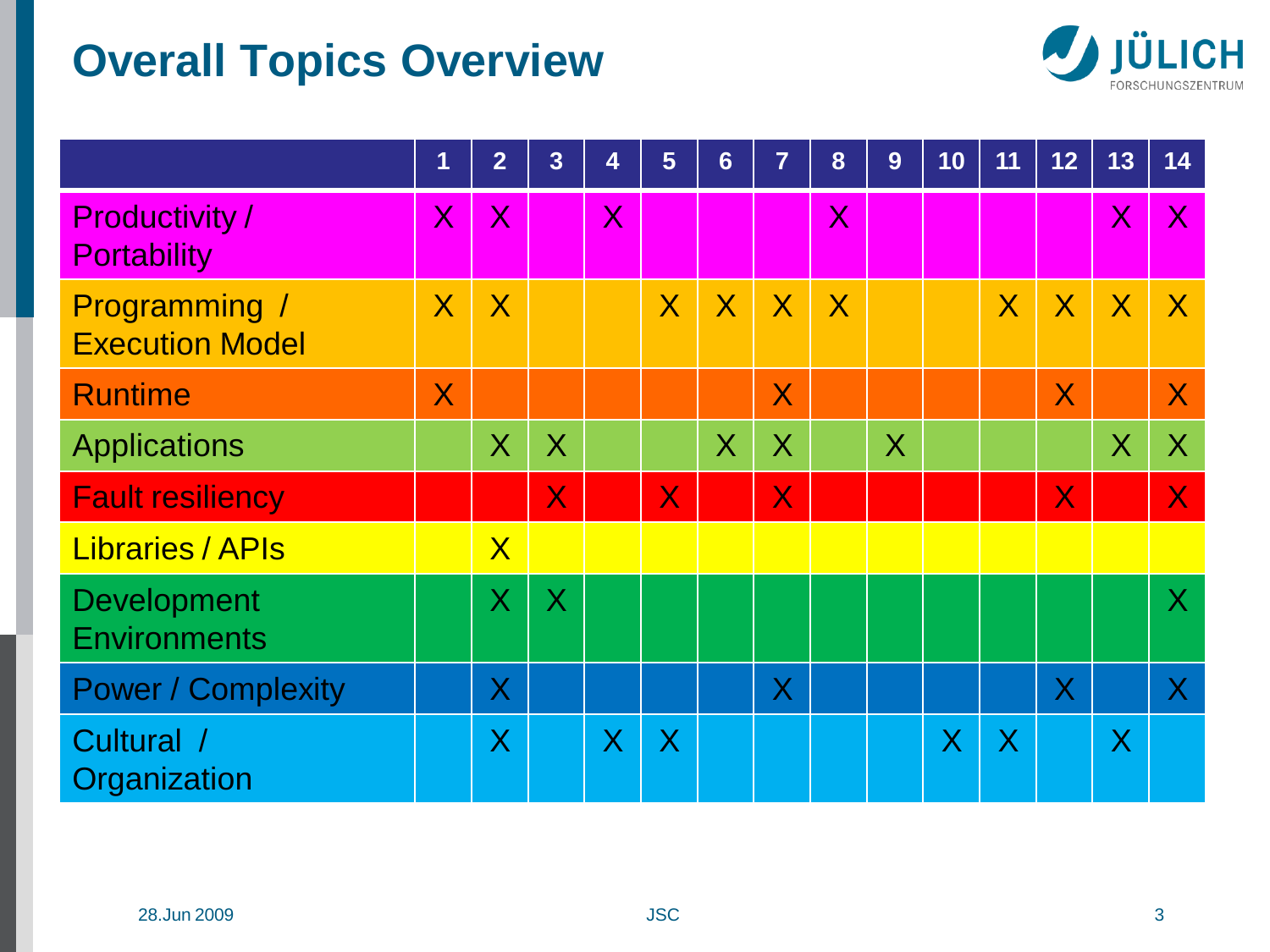## **Programming / Execution Model**



|                                            | $\mathbf 1$             | $\overline{2}$          | 3 | 4 | 5                       | 6                       | 7                       | 8                       | 9 | 10 | 11                      | 12                      | 13 | 14                      |
|--------------------------------------------|-------------------------|-------------------------|---|---|-------------------------|-------------------------|-------------------------|-------------------------|---|----|-------------------------|-------------------------|----|-------------------------|
| Programming /<br><b>Execution Model</b>    | $\overline{\mathsf{X}}$ | $\sf X$                 |   |   | $\sf X$                 |                         |                         | $\sf X$                 |   |    |                         | $\sf X$                 |    |                         |
| <b>Address space</b>                       |                         |                         |   |   | $\overline{\mathsf{X}}$ |                         |                         | $\overline{\mathsf{X}}$ |   |    |                         | $\sf X$                 |    | $\sf X$                 |
| <b>Expression of</b><br><b>Parallelism</b> | $\overline{\mathsf{X}}$ |                         |   |   |                         |                         | $\sf X$                 |                         |   |    |                         | $\overline{\mathsf{X}}$ |    |                         |
| <b>Tasks</b>                               |                         |                         |   |   | $\sf X$                 |                         |                         |                         |   |    |                         |                         |    | $\sf X$                 |
| <b>Asynchrony</b>                          |                         | $\overline{\sf X}$      |   |   |                         | $\overline{\mathsf{X}}$ |                         |                         |   |    |                         |                         |    | $\overline{\mathsf{X}}$ |
| Hierarchy / mixed                          | $\overline{\mathsf{X}}$ | $\overline{\mathsf{X}}$ |   |   | $\overline{\mathsf{X}}$ |                         |                         | $\overline{\mathsf{X}}$ |   |    | $\overline{\mathsf{X}}$ |                         |    | $\sf X$                 |
| <b>Heterogeneity</b>                       |                         |                         |   |   |                         |                         | $\overline{\mathsf{X}}$ |                         |   |    |                         |                         |    | X                       |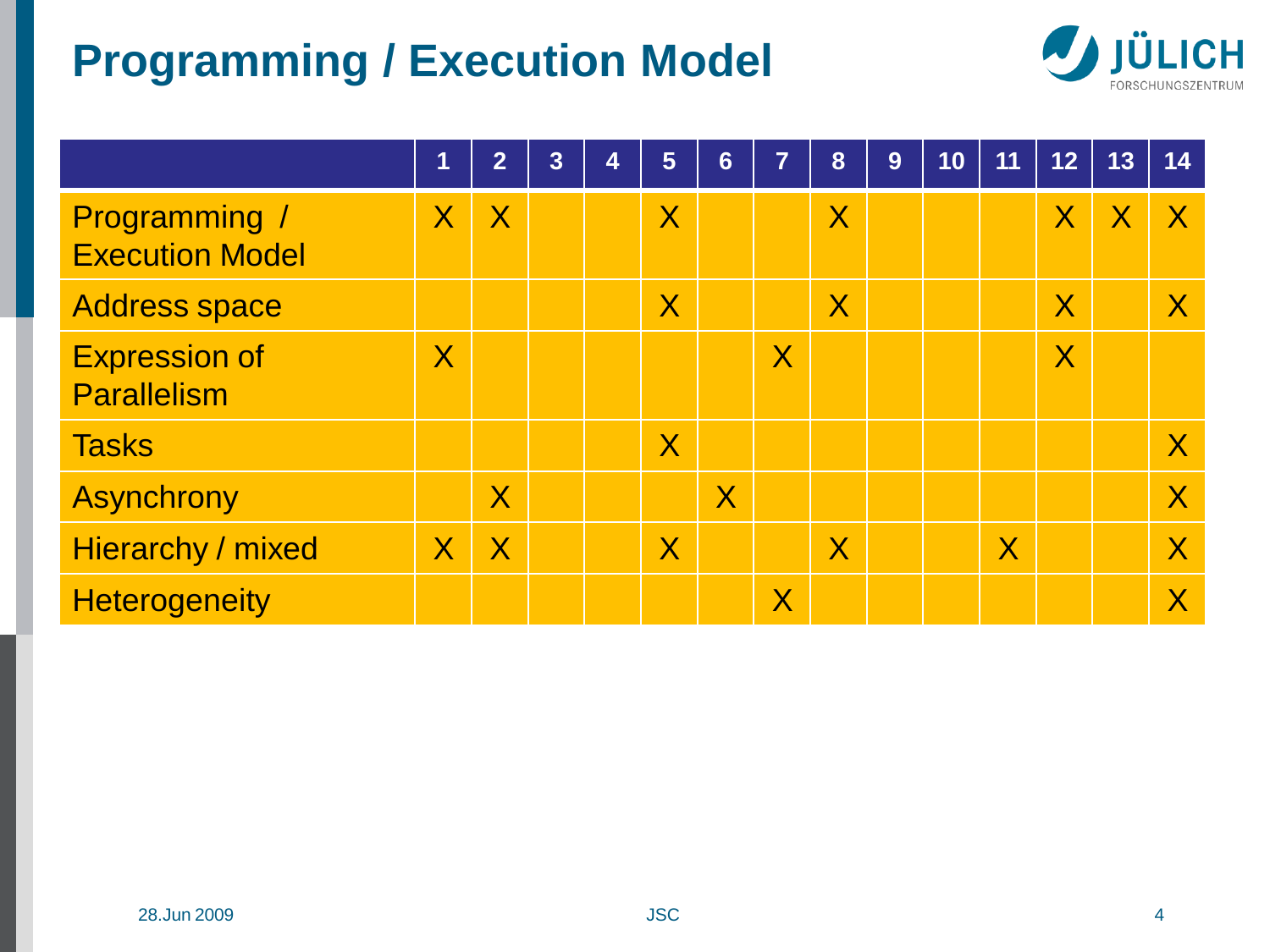## **Development environment / Runtime**



|                                       |                         | $\overline{2}$ | 3 | 4 | 5 | $6\phantom{1}$ | 7                       | 8 | 9 | 10 | 11 | 12      | 13 | 14                      |
|---------------------------------------|-------------------------|----------------|---|---|---|----------------|-------------------------|---|---|----|----|---------|----|-------------------------|
| <b>Runtime</b>                        |                         |                |   |   |   |                |                         |   |   |    |    |         |    |                         |
| <b>Dynamic resource</b><br>management |                         |                |   |   |   |                |                         |   |   |    |    | $\sf X$ |    |                         |
| Load balance                          | $\overline{\mathsf{X}}$ |                |   |   |   |                |                         |   |   |    |    |         |    |                         |
| Latency hiding / BW<br>minimization   | $\overline{\mathsf{X}}$ |                |   |   |   |                | $\overline{\mathsf{X}}$ |   |   |    |    |         |    | $\overline{\mathsf{X}}$ |

|                                               | $\overline{2}$ | $\overline{3}$ | 4 | $\overline{5}$ | 6 | <b>17</b> | 8 | 9 | 10 | 11 | 12 | 13 | 14 |
|-----------------------------------------------|----------------|----------------|---|----------------|---|-----------|---|---|----|----|----|----|----|
| <b>Development</b><br>environments            |                |                |   |                |   |           |   |   |    |    |    |    |    |
| <b>Compilers (single core</b><br>performance) | $\sf X$        |                |   |                |   |           |   |   |    |    |    |    |    |
| <b>Debugging</b>                              |                |                |   |                |   |           |   |   |    |    |    |    |    |
| <b>Performance tools</b>                      | Χ              |                |   |                |   |           |   |   |    |    |    |    |    |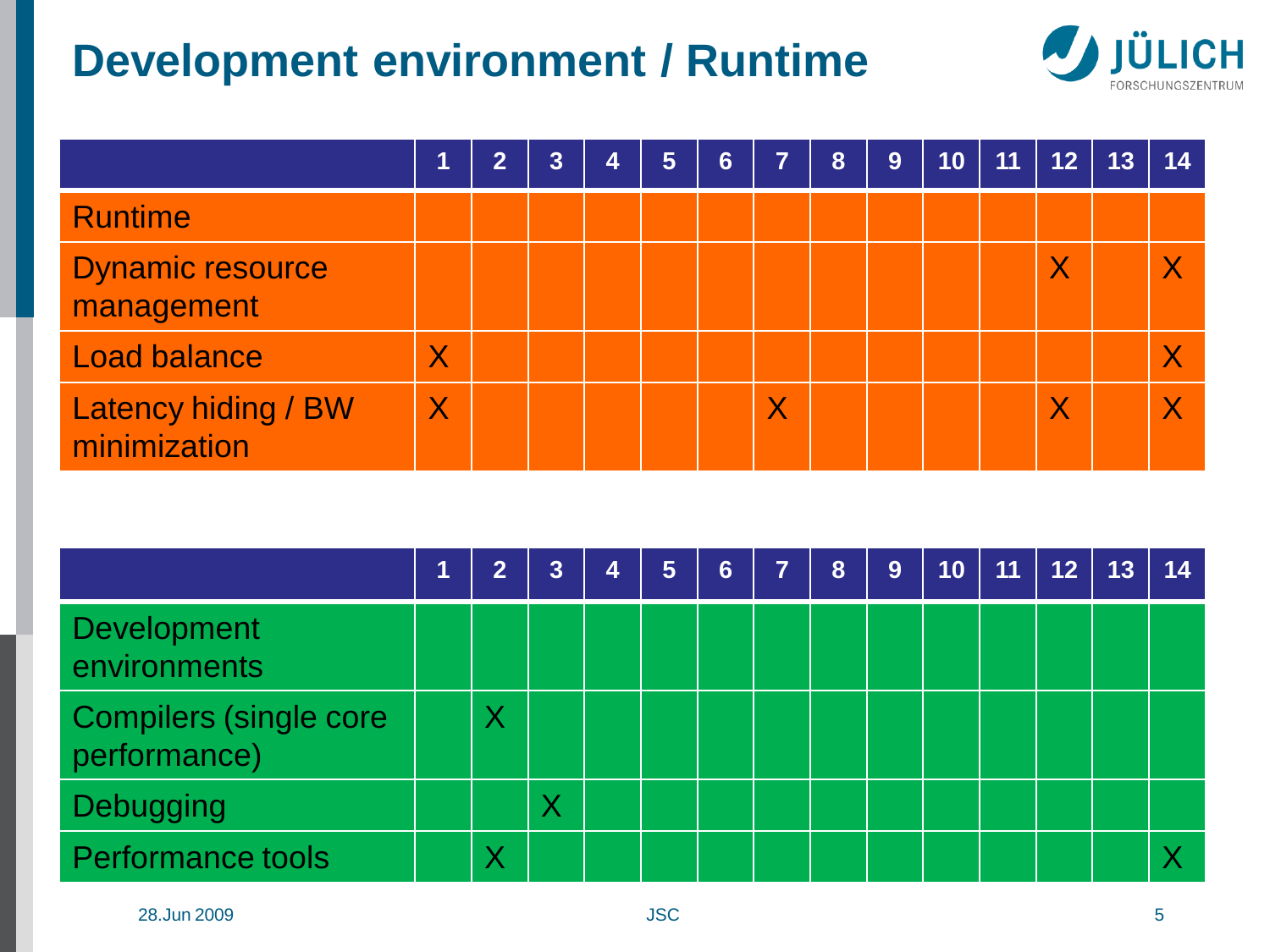## **Applications**



|                                         | $\blacksquare$ | $\overline{2}$          | $\overline{3}$ | 4 | 5 | $6\phantom{1}6$         | 7                       | 8 | 9                       | 10 | 11 | 12 | 13      | 14             |
|-----------------------------------------|----------------|-------------------------|----------------|---|---|-------------------------|-------------------------|---|-------------------------|----|----|----|---------|----------------|
| <b>Applications</b>                     |                |                         |                |   |   |                         |                         |   | $\sf X$                 |    |    |    |         |                |
| Data models and<br>analysis             |                |                         | $\sf X$        |   |   |                         | $\sf X$                 |   |                         |    |    |    |         |                |
| Algorithmic<br>developments             |                | $\sf X$                 |                |   |   | $\sf X$                 |                         |   |                         |    |    |    | $\sf X$ | $\overline{X}$ |
| Porting/tuning effort                   |                |                         |                |   |   |                         |                         |   | $\overline{\mathsf{X}}$ |    |    |    |         |                |
| <b>Benchmarks</b>                       |                |                         |                |   |   |                         |                         |   | $\overline{\mathsf{X}}$ |    |    |    | $\sf X$ |                |
| Industrial,<br>multi-physics/scale      |                | $\overline{\mathsf{X}}$ |                |   |   |                         | $\overline{\mathsf{X}}$ |   | $\overline{\mathsf{X}}$ |    |    |    |         |                |
| Preprocessing:<br>meshing,              |                | $\overline{\mathsf{X}}$ |                |   |   | $\overline{\mathsf{X}}$ |                         |   |                         |    |    |    |         |                |
| Visualization,<br>post processing       |                | $\overline{\mathsf{X}}$ |                |   |   |                         |                         |   |                         |    |    |    |         |                |
| <b>Memory wall</b><br>(volume per core) |                |                         |                |   |   |                         | $\sf X$                 |   |                         |    |    |    |         |                |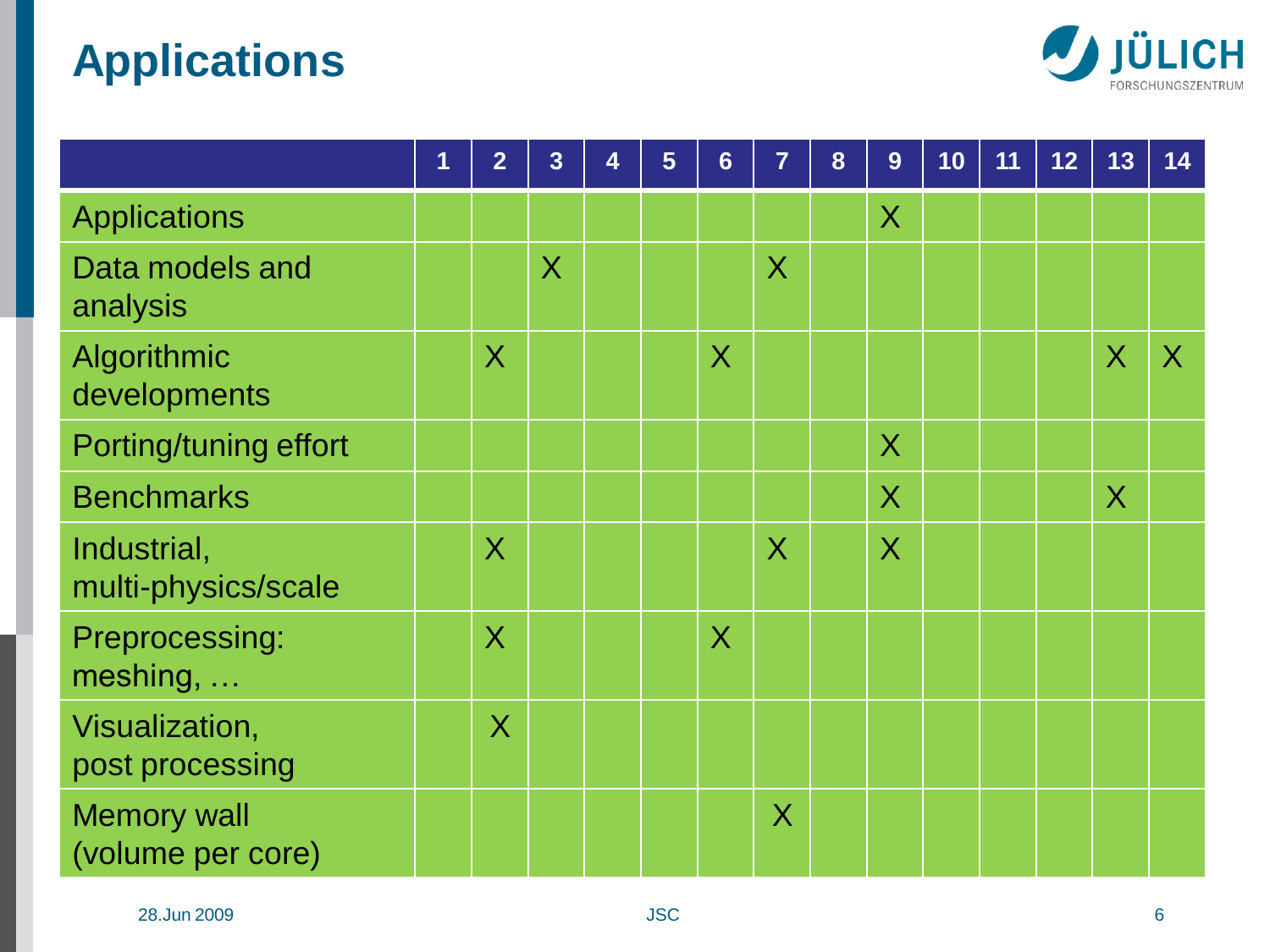## **Cultural / Organization**



|                                 | 1 | 2                       | 3 | $\overline{4}$          | 5                       | $6\phantom{1}$ | $\overline{7}$ | 8 | 9 | 10                      | 11             | 12 | 13      | 14 |
|---------------------------------|---|-------------------------|---|-------------------------|-------------------------|----------------|----------------|---|---|-------------------------|----------------|----|---------|----|
| <b>Cultural / Organization</b>  |   |                         |   |                         |                         |                |                |   |   |                         |                |    | $\sf X$ |    |
| Info sharing and<br>aggregation |   |                         |   | $\sf X$                 |                         |                |                |   |   |                         |                |    | $\sf X$ |    |
| Collaboration                   |   |                         |   | $\overline{\mathsf{X}}$ | $\overline{\mathsf{X}}$ |                |                |   |   |                         |                |    |         |    |
| Standardization                 |   | $\overline{\mathsf{X}}$ |   | $\overline{\mathsf{X}}$ |                         |                |                |   |   |                         |                |    |         |    |
| Coordinated<br>funding support  |   |                         |   |                         |                         |                |                |   |   | $\overline{\mathsf{X}}$ | $\overline{X}$ |    |         |    |
| Commercialization               |   |                         |   |                         |                         |                |                |   |   |                         | Χ              |    |         |    |
| <b>Training</b>                 |   |                         |   |                         |                         |                |                |   |   |                         |                |    |         |    |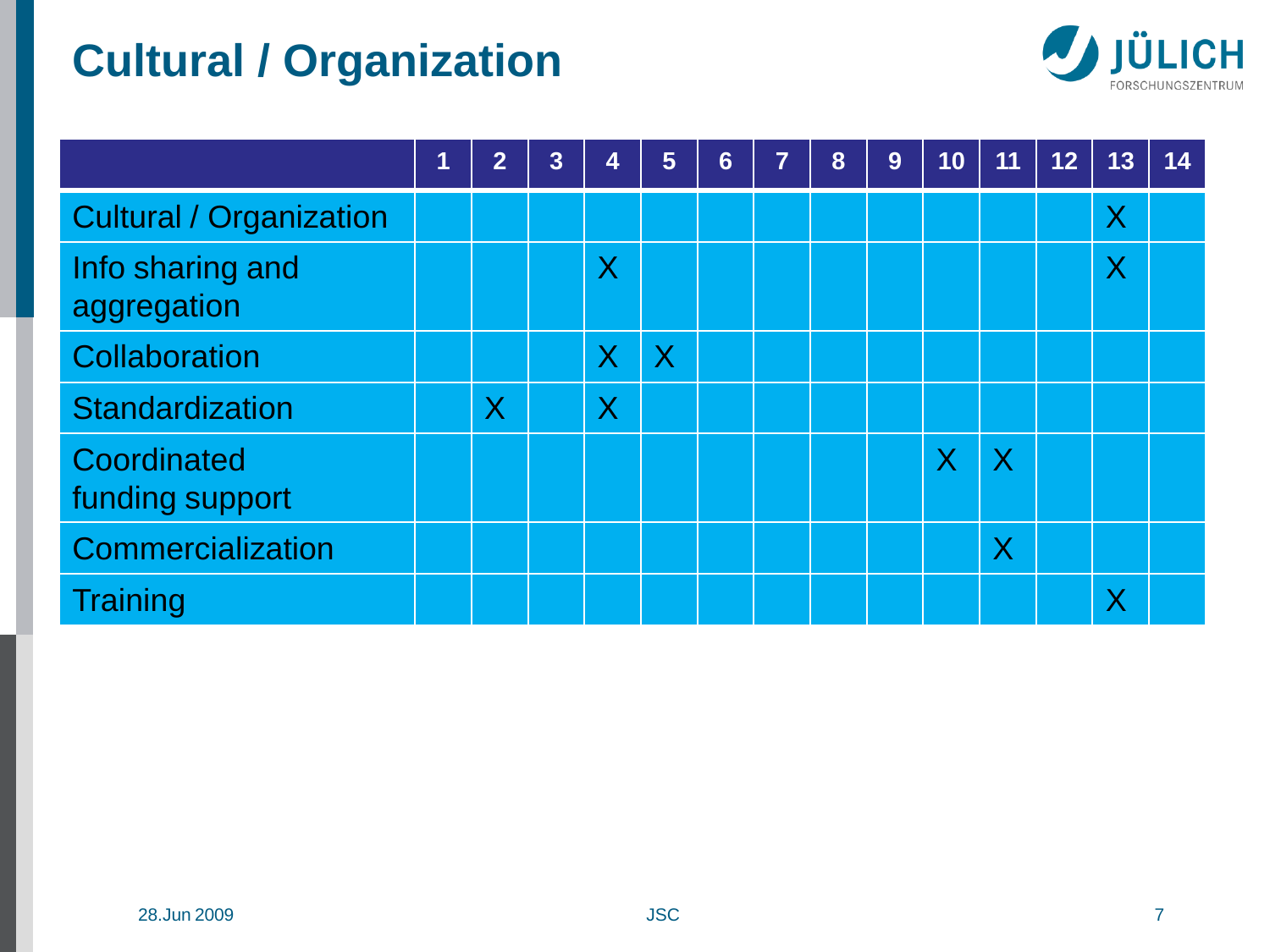## **Libraries / Portability / Power**



|                 | $\overline{2}$ | 3 <sup>1</sup> |  |  | │ 4 │ 5 │ 6 │ 7 │ 8 │ 9 │10 │11 │12 │13 │14 │ |  |  |  |
|-----------------|----------------|----------------|--|--|-----------------------------------------------|--|--|--|
| Libraries, APIs |                |                |  |  |                                               |  |  |  |
| Code coupling   |                |                |  |  |                                               |  |  |  |

|                                                      |   |   | 1   2   3   4   5   6   7   8   9   10   11   12   13   14 |   |  |  |  |
|------------------------------------------------------|---|---|------------------------------------------------------------|---|--|--|--|
| <b>Productivity / portability X</b><br>/ ease of use |   | Χ |                                                            |   |  |  |  |
| <b>Migration path</b>                                | Χ |   |                                                            | Х |  |  |  |

|                          | $\overline{2}$ | $\overline{3}$ | 47 | 5 <sub>1</sub> |  |  | 6 7 8 9 10 11 12 13 14 |  |  |
|--------------------------|----------------|----------------|----|----------------|--|--|------------------------|--|--|
| Power management         |                |                |    |                |  |  |                        |  |  |
| Management<br>complexity | ↗              |                |    |                |  |  |                        |  |  |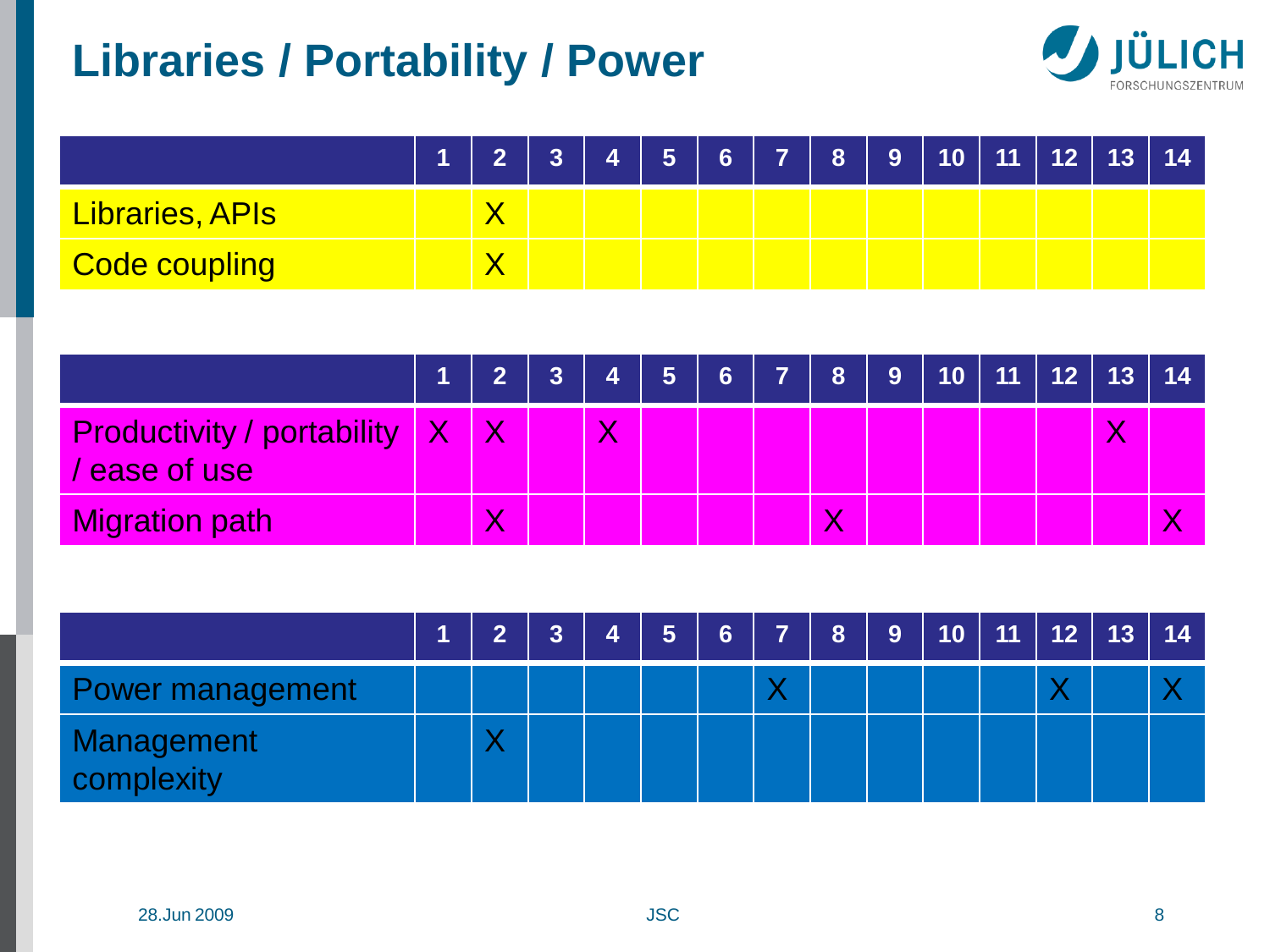### **The Application Perspective: Seeking Productivity and Performance David Barkai Intel Corporation 1**



- Both are helped by a model that maps the application design to cluster architecture with multi multicore processor nodes
- This may be achieved via a hierarchical MPI-based model
	- Layered by inter-node, intra-node, intra-socket
	- Exascale system also divided in groups or "gangs" of processes (Gropp et al) – only 'flat' component
- Companion topic: much performance is left untapped.
	- Focused effort on defining "computational operators" and optimizing hardware and software to support them may result in huge ROI
	- **Methods for expressing parallelism need to comprehend such operators**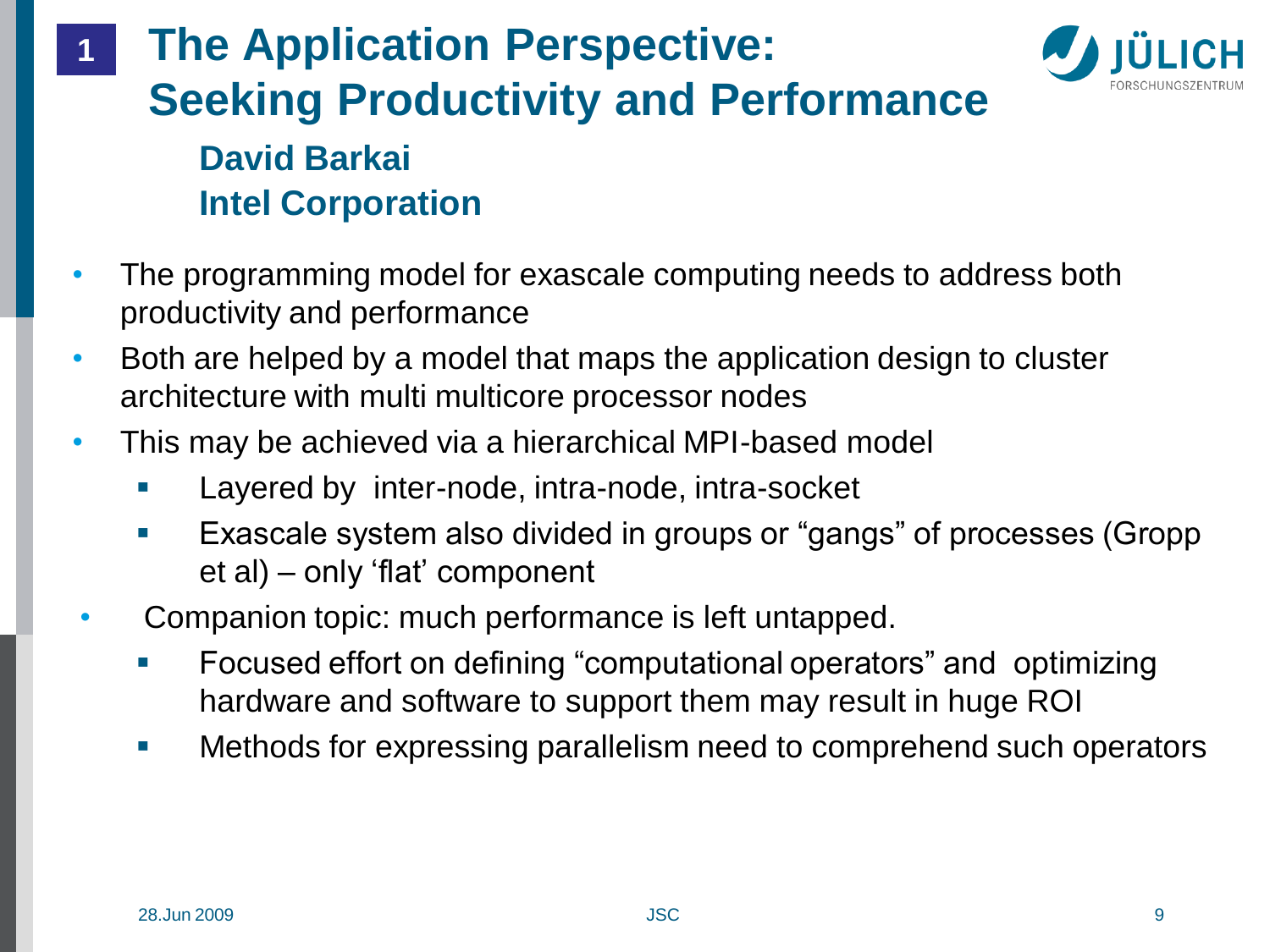



### **J.Y. Berthou, J.F. Hamelin, EDF R&D**

**Challenge:** addressing multi-physics, multi-scale simulations on massively parallel heterogeneous architectures, combining parallel software components developed independently from each other and dealing with constantly evolving legacy codes

### **Priority research themes:**

- Programming massively parallel computers : languages/compilers/performance analysis tools for achieving mono-processor high performance, fault tolerant implementation of Libraries/Languages for mixed parallelism (MPI/OpenMP/"cuda like" language), algorithm/solvers and data structures adapted to heterogeneous/hybrid, multilevel and hierarchical massively parallel machines
- Unified generic interface for High Performance Solvers
- Unified stochastic HPC computing tools and methods for uncertainty and risk quantification
- Unified Simulation Framework and associated services adapted to massively parallel simulation:
	- Common data model and associated libraries for mesh and field exchange that enable interoperability and the coupling of independent parallel scientific software
	- Meshing tools: parallel meshing, mesh healing, CAD healing for meshing, dynamic mesh refinement
	- Parallel visualization, remote and collaborative post-treatment tools
	- Supervising and code coupling tool for tightly coupling schemes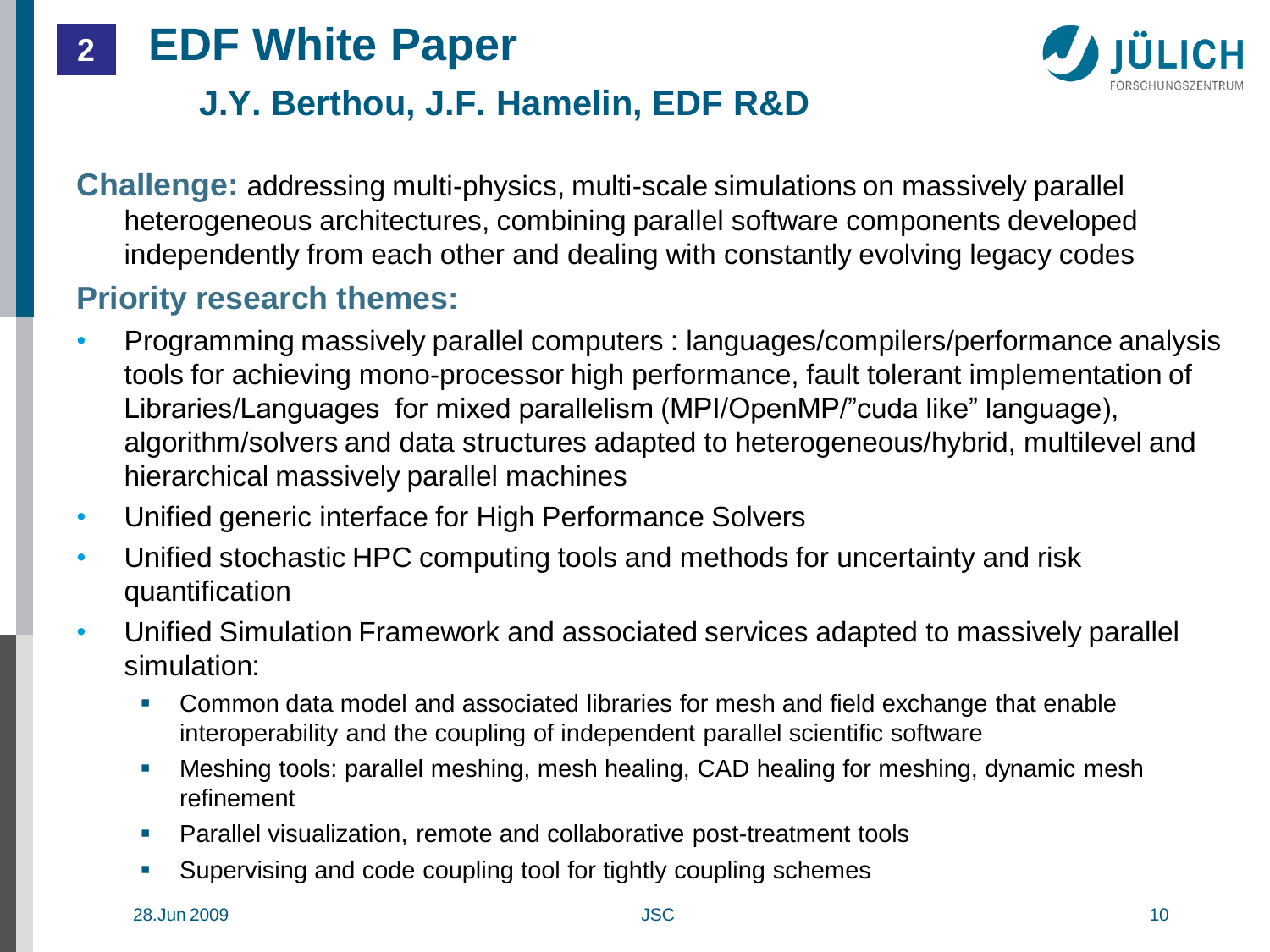#### **Software and Exascale Computing Bill Camp Intel Corporation 3** ∑ BM



- Major software issue in developing a robust exascale computational economy: **scalability**
- Comes in numerous disguises
	- **Programmability, debug-ability, optimization for 10<sup>9</sup> thread**
	- **Interpretability**: exascale apps will produce yoddabytes data
	- Will need integrated (complex) HW and SW **reliability**
	- **Performance:** load imbalance, aggressive overlap of communication and computation, …
	- **Energy cost of software**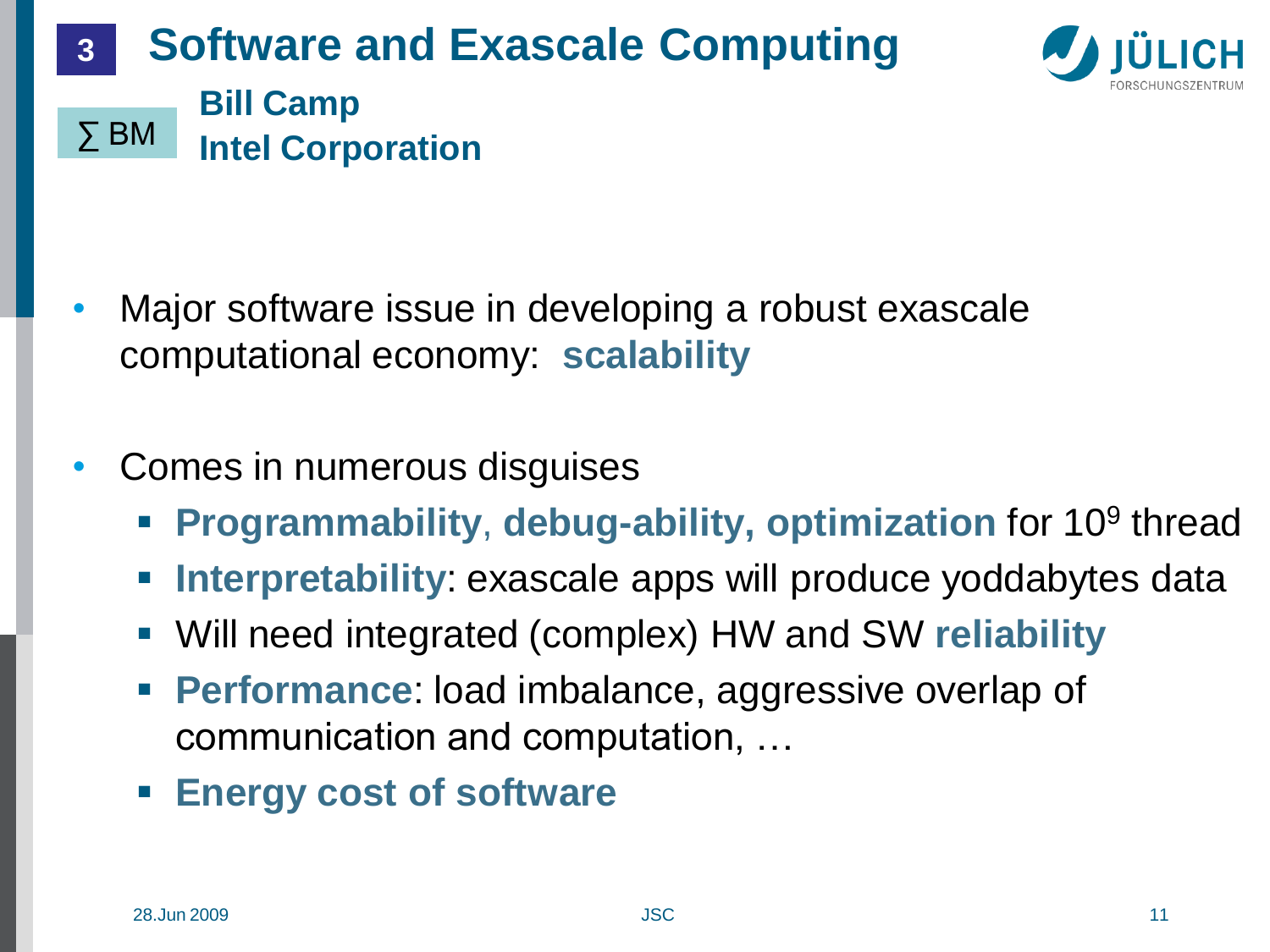### **A Proposal for a Capability Centers Consortium Bill Gropp, Mark Snir NCSA and UIUC 4**



- **High-end HPC users have specific and demanding needs** from software, including (trans)portability between high-end systems
- **Increasing user productivity will require collaborative efforts** in software
- **Activities proposed include** 
	- **Information sharing and aggregation**
	- Collaborations
	- **Standardization**

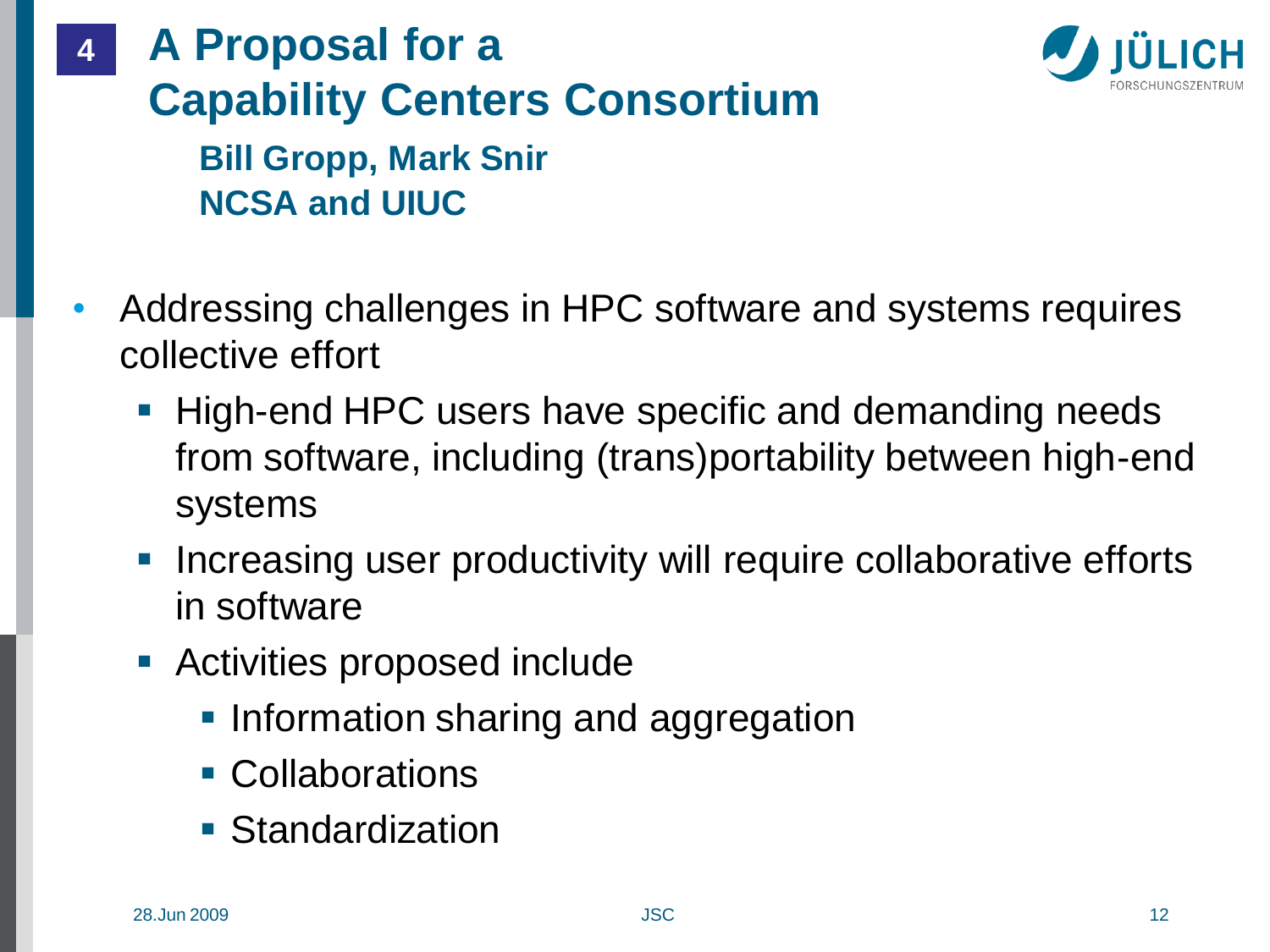## **Software Challenges of Extreme Scale Computing 5**



**Michael Heroux Sandia National Laboratories**

- Parallel Programming Transformation:
	- **New layer: Manycore, shared memory, underneath MPI.**
	- No standard, portable manycore API.
	- **Preparation: All computation in stateless functions.**
- Beyond the "Forward Problem":
	- **Make current apps into subroutines.**
	- **100-1000x increase in parallelism.**
- Fault-resilient Application Environment:
	- Vertically integrated solution, application in charge.
- Hierarchical, Multi-organization Software Engineering:
	- Collaborative effort: physically and culturally diverse orgs.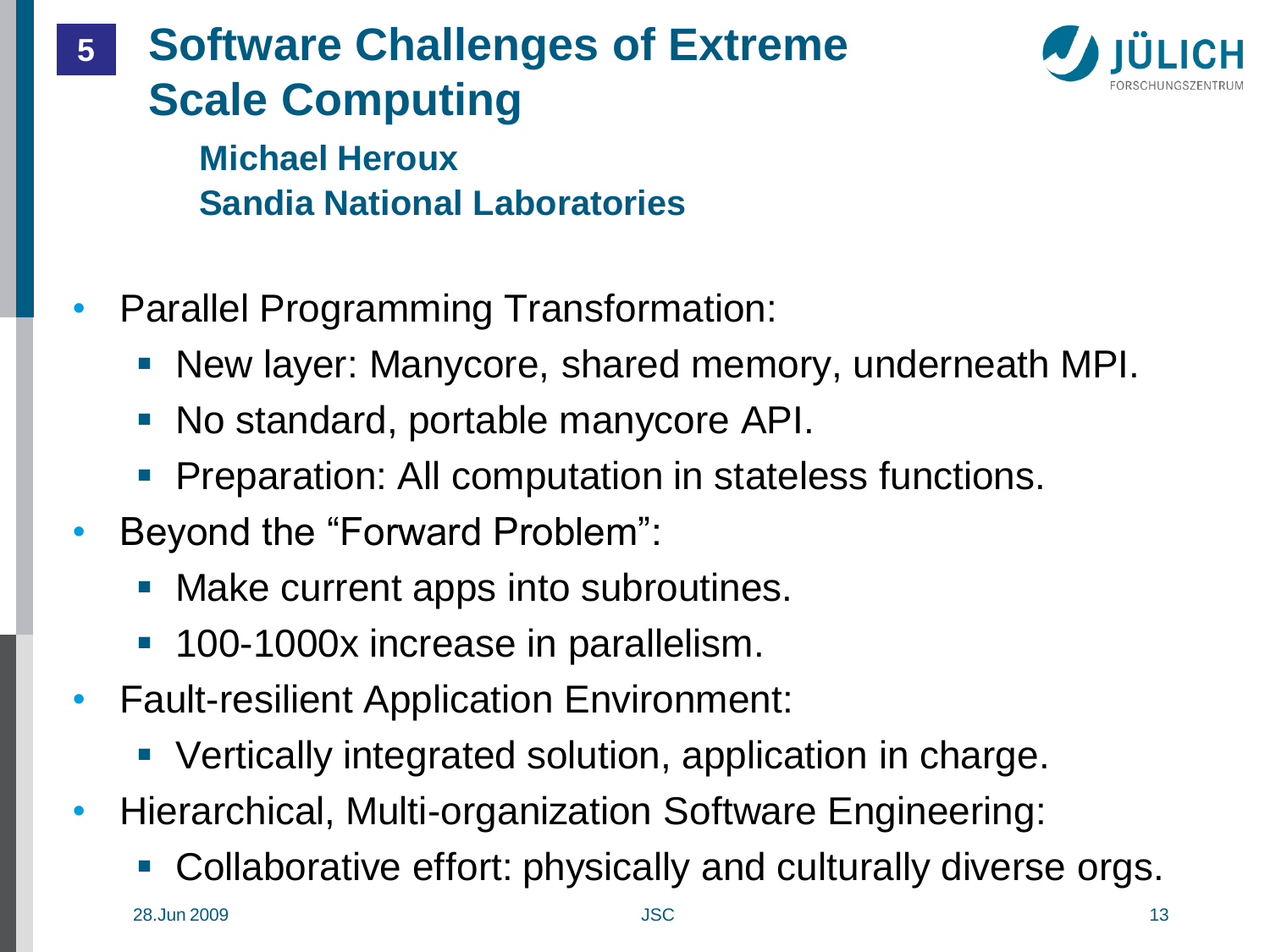### **PDE-based Applications and Solvers at Extreme Scale 6**



## **David Keyes**

**Columbia University and SciDAC TOPS Project** ∑ BM

- The availability of high capability architecture makes algorithms more, not less, important
	- All algorithms can only be log-linear at worst!
	- Needs synchronization-free (or -minimized) algorithms
	- **Needs performance analysis beyond flops**
- Scalability needed beyond solvers
	- Tools to manage meshes, fields, particles, ...
	- Probably needs new generation of codes!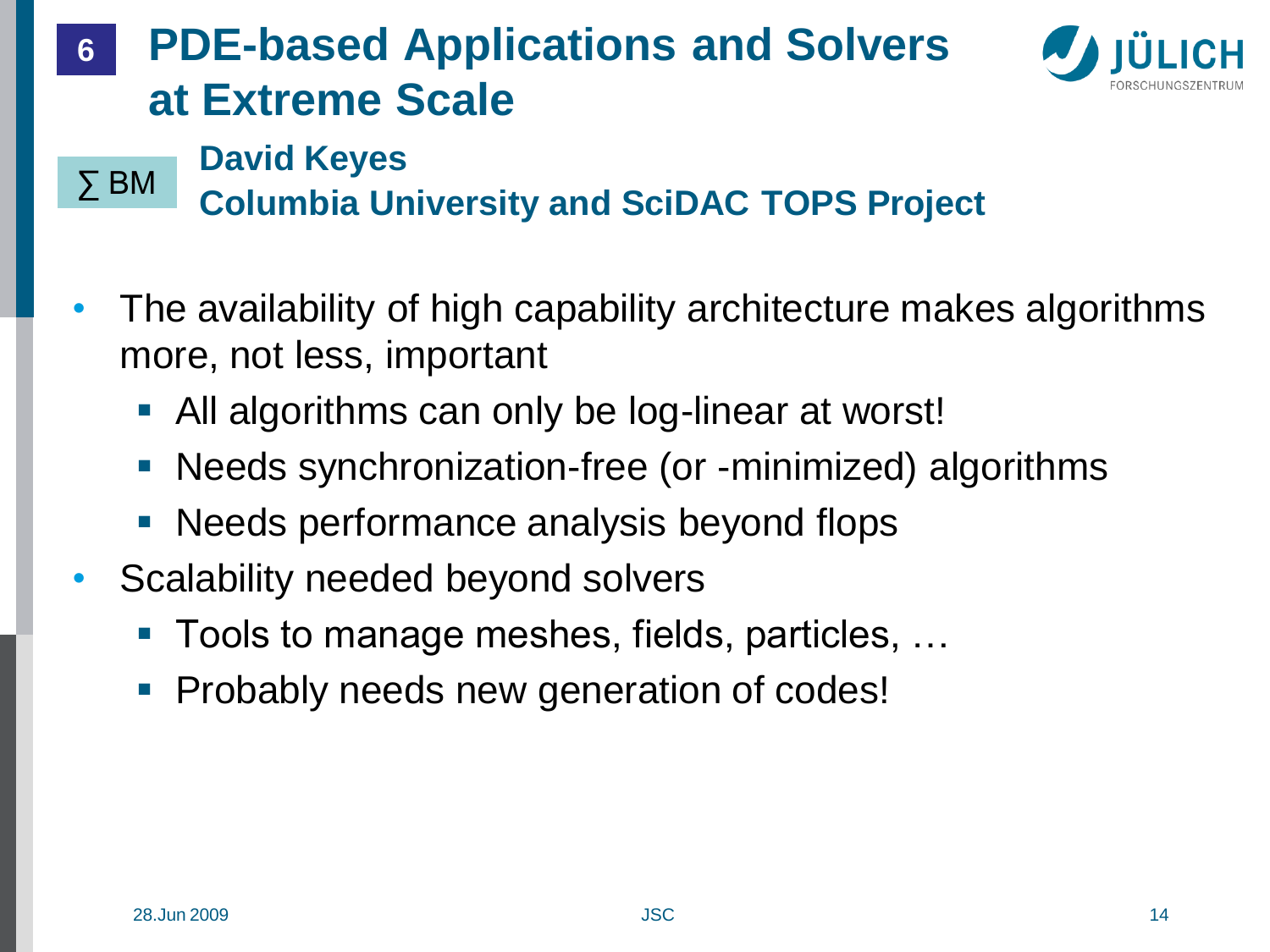#### **Major CS Challenges at Exascale 7**



**Al Geist, Paul Messina, & Robert Lucas ORNL, ANL, & USC/ISI**

Numerous studies in last two years have examined Exascale

- **Three DARPA studies and many DOE meetings**
- **Their findings are remarkably consistent**

The major CS challenges to achieving Exascale:

- **Accelerating growth in concurrency** (finding billion-way parallelism)
- **Memory wall** (latency, BW, and volume of memory seen by a core)
- **Continuous faults, often silent** (requires a paradigm shift in SW)
- **Heterogeneity** (programming nodes with different types of cores)
- **Knowledge discovery** (data volumes, multiple formats and types)
- **Increasing complex application software (multi-scale multi-physics)**
- **Power management** (power is a limiting factor to reach Exascale)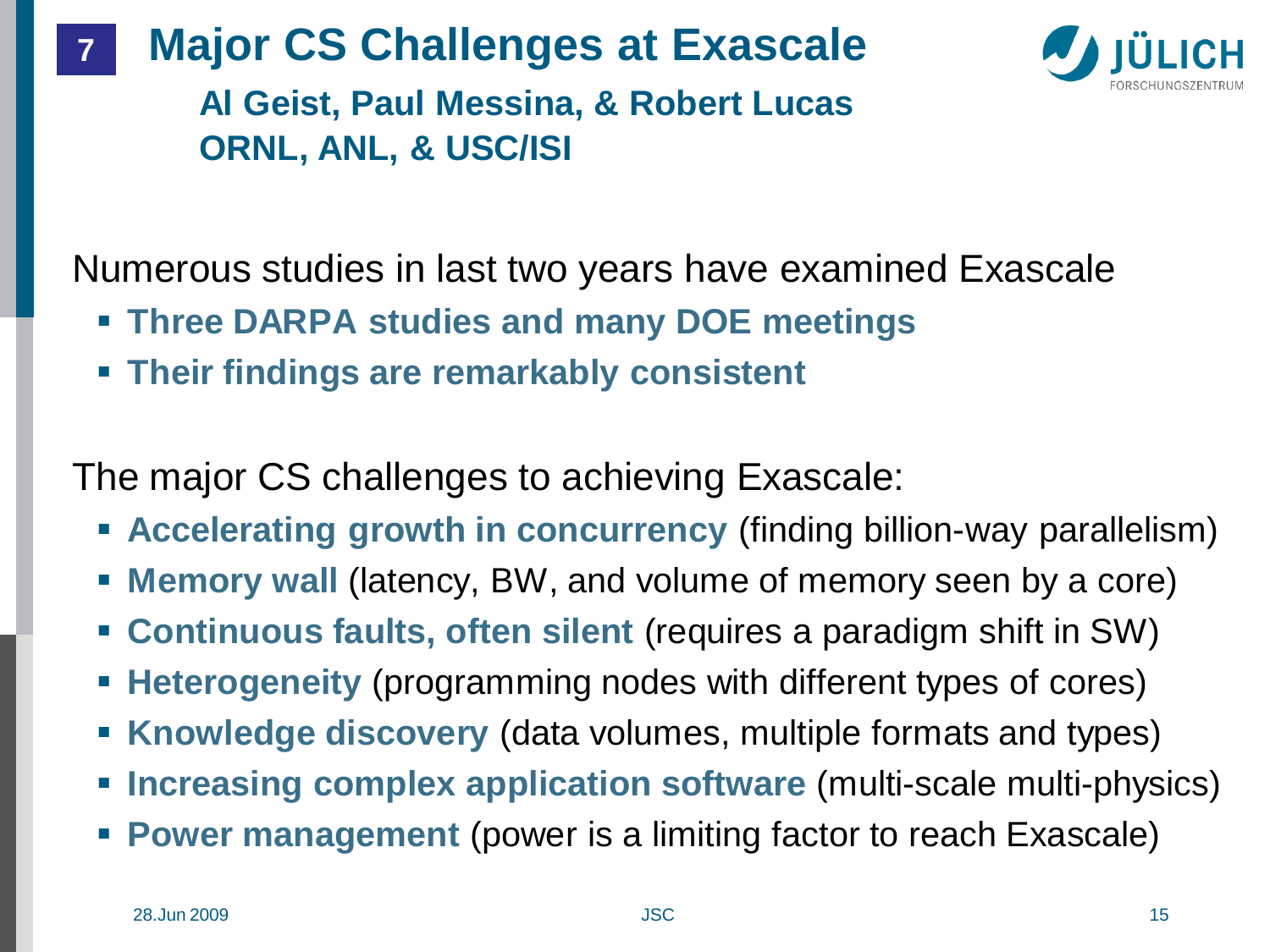#### **Slouching Towards Exascale 8**



**Rusty Lusk Argonne National Laboratory**

## **The programming model problem:**

- Where we are now
	- MPI provides a robust, portable, effective standard for communication among separate address spaces
	- We require, but do not have, a similarly effective standard for expressing parallelism within an address space that interacts in a defined way with MPI
	- A hybrid approach (MPI  $+ X$  for some X) is most likely to provide a migration path for applications to the million-core regime
- What we need to do
	- Eschew ritualized denigration of MPI
	- Recognize the need for a shared-memory programming model
	- **Understand the difference between end applications and libraries**
	- Don't abandon the HPCS language ideas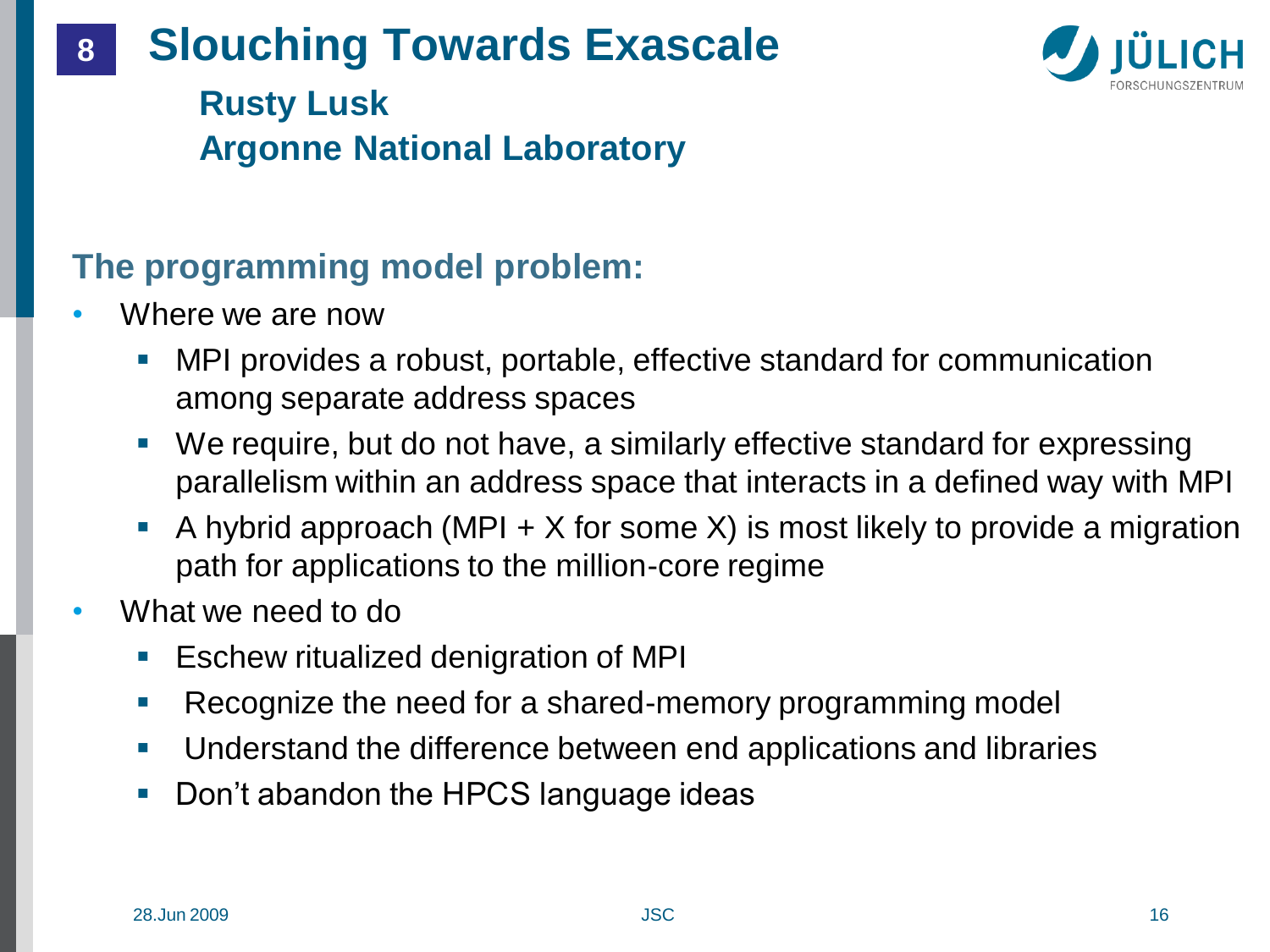### **Application Analysis and Porting in the PRACE Project 9**



**Peter Michielse Netherlands National Computing Facilities Foundation (NCF)**

- **Foundation of initial PRACE Application Benchmark Suite (PABS) in spring 2008**
	- **Applications with broad usage in Europe**
	- Coverage of main scientific areas that require HPC
	- **Scalability potential**
	- **F** Foundation for PRACE optimisation and petascaling tasks
	- **Horizontal approach: one person responsible for porting,** optimisation and petascaling (with collaborators)
- **Review of PABS in spring 2009:**
	- **Focus on scalability and licensing issues**
	- **Adapt initial PABS accordingly**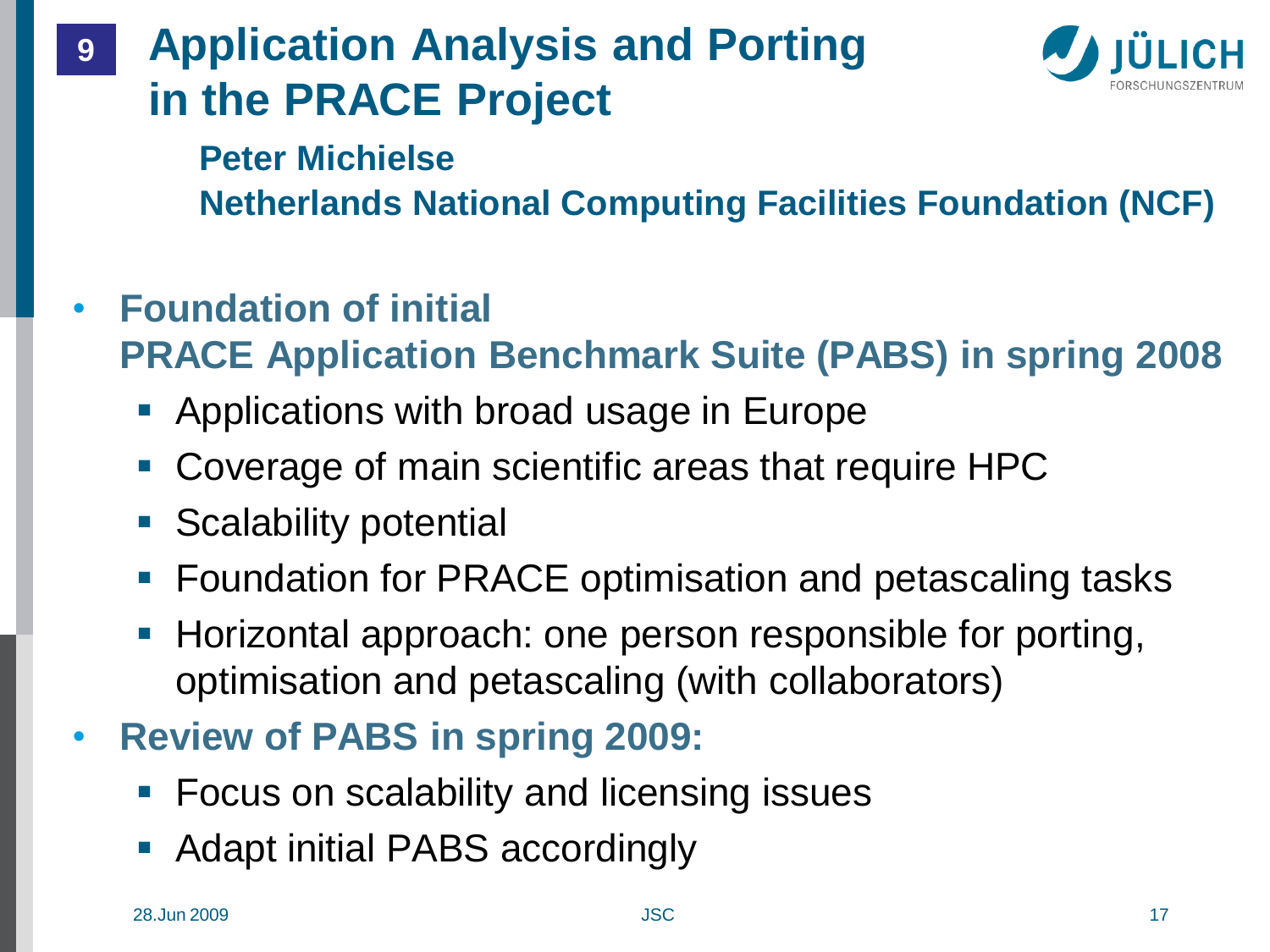#### **NSF IESP Whitepaper 10**



**Abani Patra, Rob Pennington, Ed Seidel**

**Office of Cyberinfrastructure, National Science Foundation** ∑ BM

## NSF 's Vision for Cyber infrastructure for 21<sup>st</sup> Century Discovery

- **Comprehensive program for supporting the national cyber** infrastructure for science and engineering
- NSF wants to pursue global partnerships with other organizations and agencies
- Exascale challenges will drive innovation in may areas
	- Integration between software, applications, hardware
- Whitepaper outlines inputs desired by NSF in order to understand requirements and to define details of this program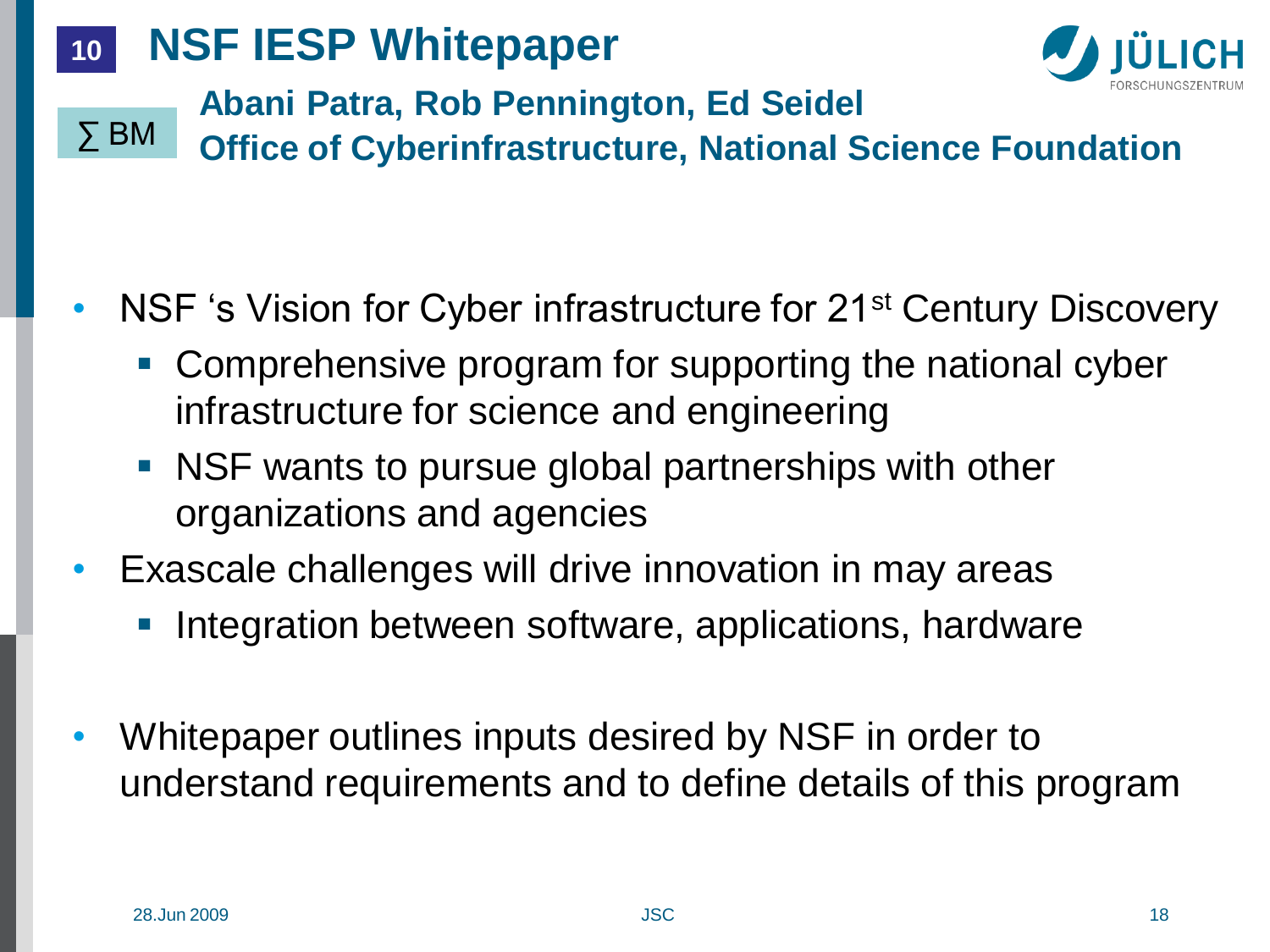### **A Collaboration and Commercialization Model for Exascale Software Research 11**



**Mark Seager, Brent Gorda Lawrence Livermore National Laboratory**

- We recommend a coordinated strategy between Research & Development (R&D), Development & Engineering (D&E) and Productization and Service (P&S). With migration path towards commercialization.
- Keep current focus areas and funding agents for R&D, D&E and P&S as they currently are and add stake holders from next stage in the process.
- Keep the model flexible as possible to encourage development and competition.
- Multiple iterations required to get to exascale.

28.Jun 2009 JSC 19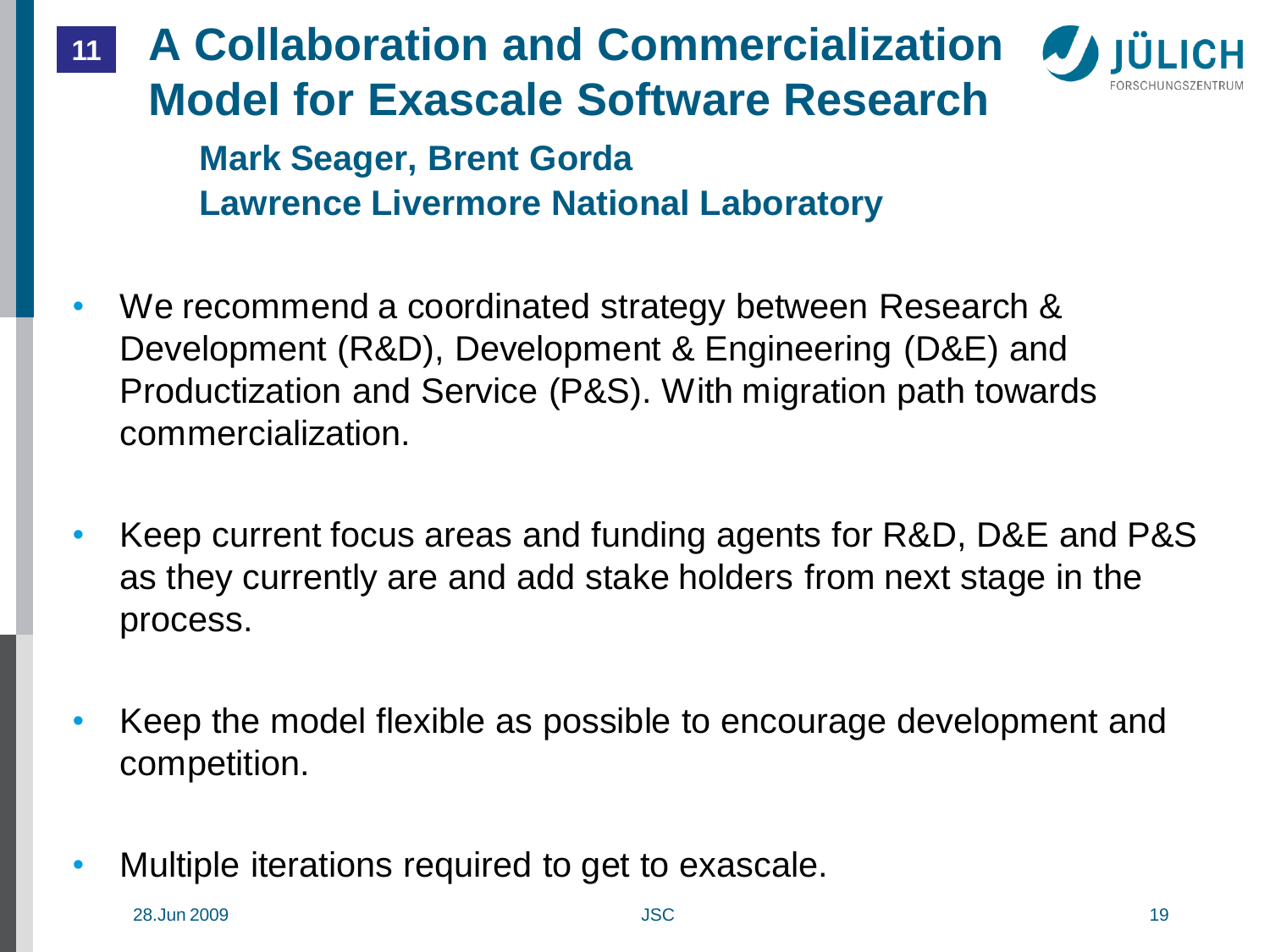

### **The Case for A Hierarchal System Model for Linux Clusters 11**

**Mark Seager, Brent Gorda Lawrence Livermore National Laboratory**

- HPC pyramid investment model requires we pull up the rest of the pyramid while pushing to exascale or the model breaks down.
- Hierarchal systems model developed for petascale systems is a good starting point, with possibly more than one level in the hierarchy, for exascale systems research
- The current "Flat" Linux cluster systems model can be turned into a hierarchal systems model and scale up to 10K to 100K nodes.
- A change to both hardware (simpler compute nodes) and software are required.
- We can mine existing petascale systems efforts and combine it with readily available commercialization paths.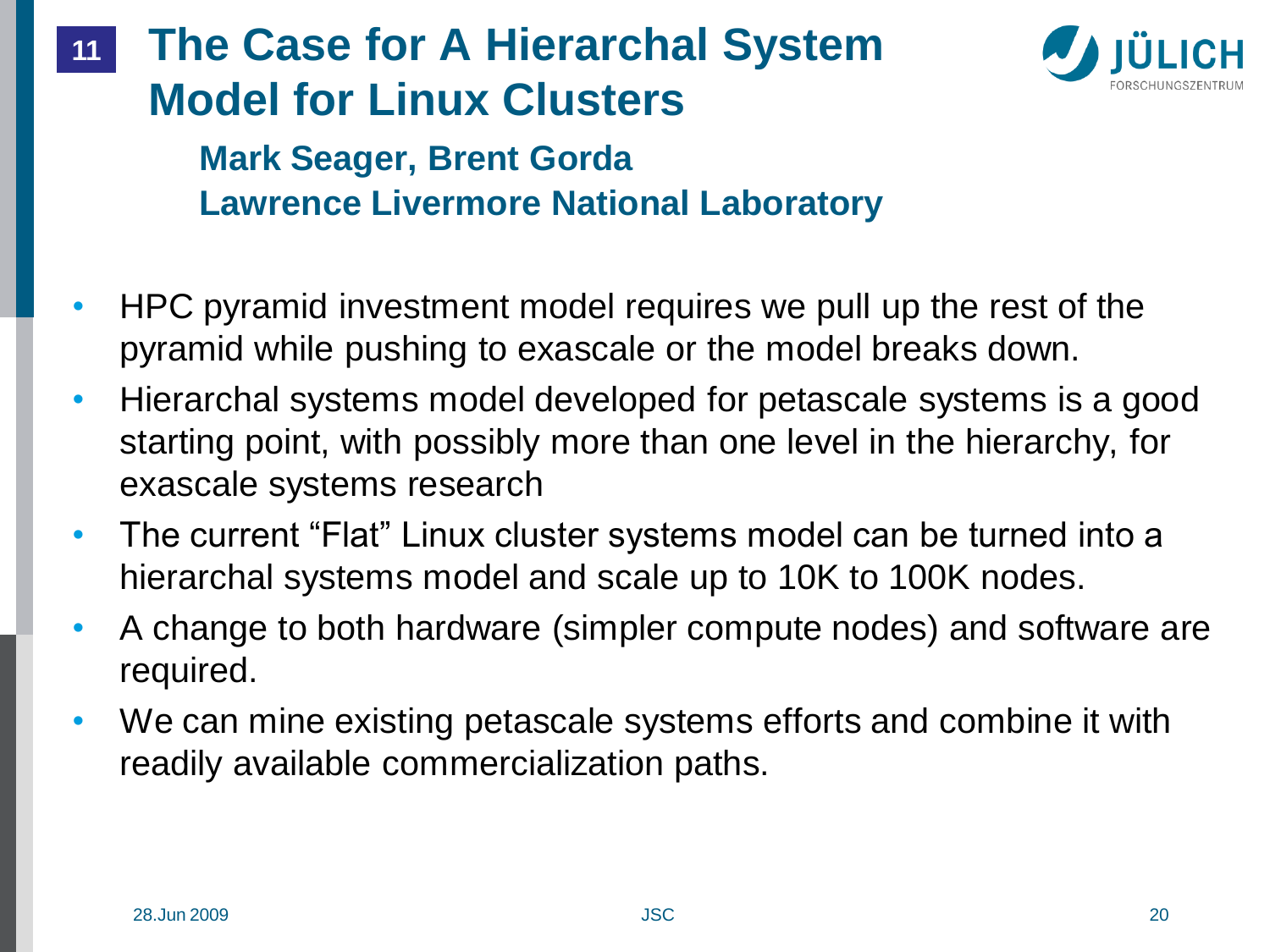**The Biggest Need: A New Model of Computation Thomas Sterling Louisiana State University 12**

- HPC is in a phase change  $(VI<sup>th</sup>)$ 
	- Exascale heterogeneous multicore systems
	- **Power & reliability constrained with billion-way parallelism**
- Model of Parallel Computation What is it?
	- Supports co-design of all system layers
	- Governing principles guiding management, naming, control
- Towards a New Exascale Model of Computation
	- Work-queue dynamic allocation of cores for high utilization
	- **Nessage-driven for system wide latency hiding & limiting**
	- Active Global Address Space for Programmability
	- Lightweight object oriented synchronization for low overhead

**Interadent as 1st-class objects for dynamic adaptive scheduling** 

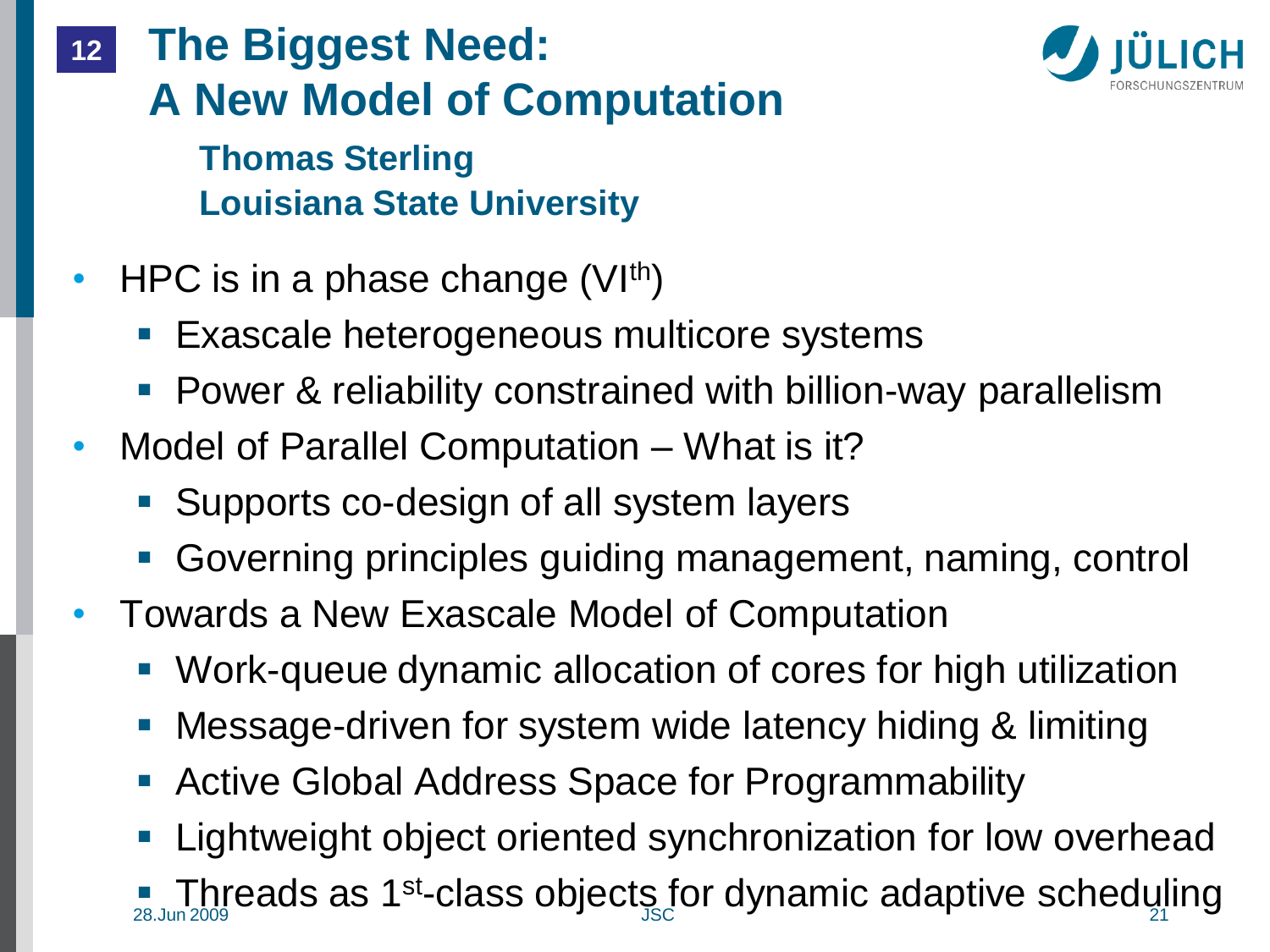## **Developing a High Performance Computing/Numerical Analysis Roadmap**

### **Anne Trefethen, Nick Higham, Ian Duff, and Peter Coveney Universities of Oxford, Manchester, London & Rutherford Lab**

Leveraging work in the US and Europe together with UK specific workshops and discussions groups have lead to barriers for software development that fall into five themes

1.Cultural Issues

**13**

- some people won't share with, or trust, others...
- 2.Applications and Algorithms
	- Need to bring application and algorithm development closer
	- Need new algorithms for new architectures
- 3.Software Challenges
	- Engineering, portability, programming models, .....
- 4.Sustainability
	- Need better models for sustainability not only for UK efforts but those we depend on!
- 5.Knowledge base
	- If would be good to know who is doing what and where
	- We need to train more people with this cross cutting set of skills.

#### **http://www.oerc.ox.ac.uk/research/hpc-na**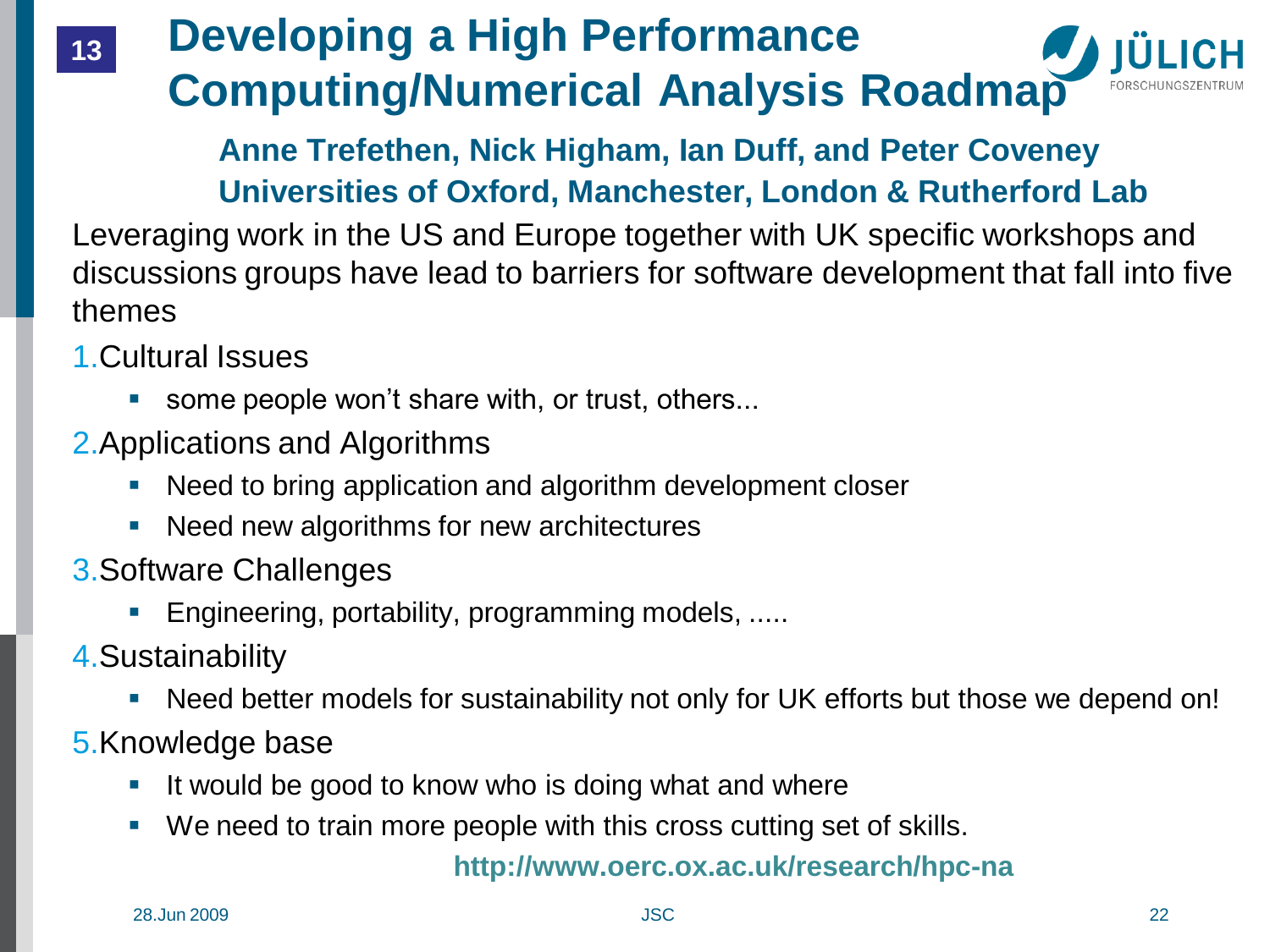#### **BSC Vision Towards Exascale 14**



**Jesus Labarta, Eduard Ayguade, Mateo Valero BSC**

- Programming model: the key component
	- **Decoupling: algorithms from systems, naming from** containers, writing from execution
	- Global address space, task based: dependences and data access information
	- **Heterogeneity support and hierarchically scalable: from node** to cluster level, tunable granularity, asynchrony
	- Intelligence/responsibility to the runtime: dynamic, malleable; load balancing; architecture optimized; locality, latency, reuse and bandwidth aware
- Algorithmic work, only once restructuring, smooth path
- Tools: down to details, more intelligence, provide insight
- BSC contrib. : CellSs/SMPSs, Paraver/Dimemas, http://www.bsc.es